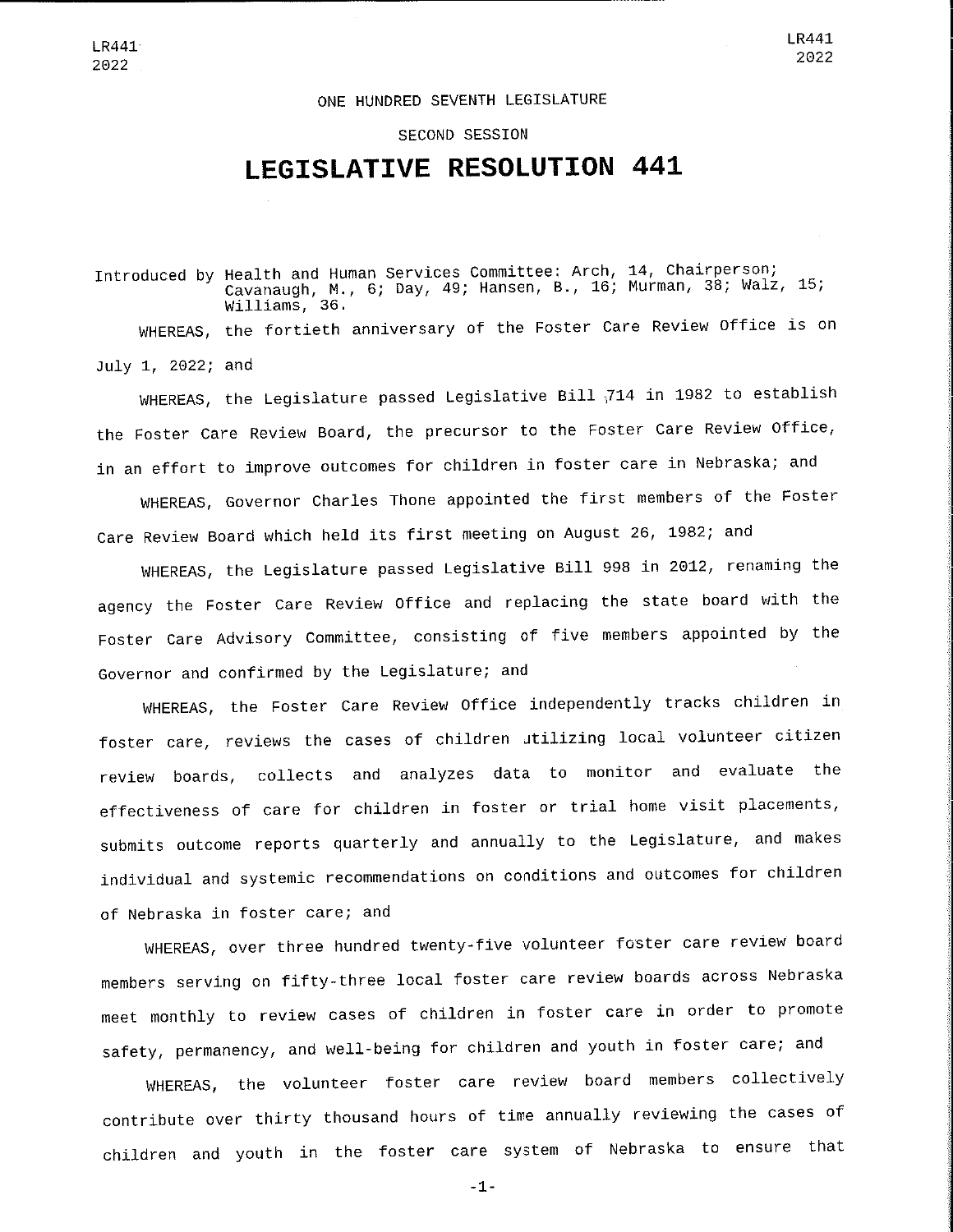$222$ LR441 LR441

services are in place, that children are in safe and appropriate placements, and that children find timely permanency; and

WHEREAS, over the last forty years, over one hundred fifty thousand casesof children in foster care have been reviewed by local foster care reviewboards which submitted findings and recommendations to courts across the state.

NOW, THEREFORE/ BE IT RESOLVED BY THE MEMBERS OF THE ONE HUNDRED SEVENTHLEGISLATURE OF NEBRASKA, SECOND SESSION:

1, That the Legislature congratulates the Foster Care Review Office forforty years of pursuing meaningful change, great outcomes, and hopeful futures  $\hat{\mathbf{y}}$ for children in foster care.

2. That the Legislature recognizes all past and current Foster Care ReviewOffice volunteers and staff for their dedicated service to the children andfamilies of Nebraska.

3. That copies of this resolution be sent to the Foster Care ReviewOffices in Lincoln and Omaha.